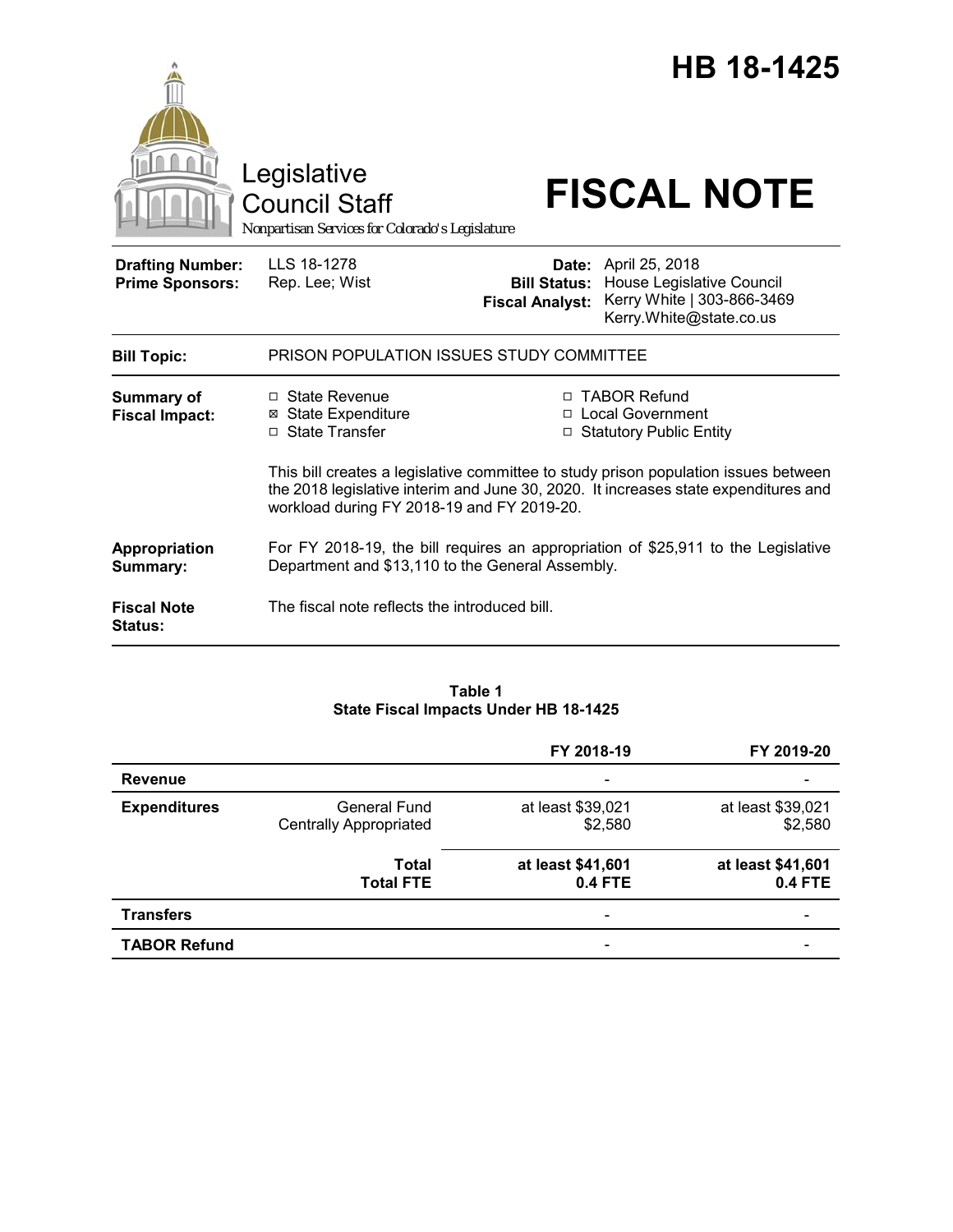April 25, 2018

## **Summary of Legislation**

This bill creates a 10-member legislative committee to study state prison population issues. The committee is to meet during the 2018 legislative interim through June 30, 2020, and may meet during the 2019 and 2020 legislative sessions. Committee members must be appointed no later than June 15, 2018, and the chair must convene the committee no later than July 1, 2018. Staff of the Legislative Council and Office of Legislative Legal Services are required to support the work of the committee.

**Committee charge.** The committee is required to study:

- prison population projections and forecasting models;
- long- and short-term prison population capacity needs; and
- implementation of adjustments to the utilization targets used by the Department of Corrections, Parole Board, and Community Corrections boards.

**Meetings and expenses.** The committee may meet up to six times per year, refer five bills in each of the 2019 and 2020 legislative sessions, and appoint subcommittees as necessary to provide technical assistance. Nonlegislative members of a subcommittee serve without compensation or reimbursement for expenses. Any expenses that the committee incurs are subject to approval by the chair of the committee and, if approved, must be paid with appropriations made by the General Assembly.

#### **Background**

On February 16, 2018, the Governor issued Executive Order B 2018-001 directing the Departments of Public Safety and Corrections to convene a working group to study prison population projections and capacity needs. This working group began meeting during the 2018 legislative session and consists of four representatives from the Department of Corrections, a representative from the Governor's Office of State Planning and Budgeting, two representatives from the Department of Public Safety's Division of Criminal Justice, and one representative from the State Parole Board. Working group meetings have been attended by legislators and staff of General Assembly service agencies.

#### **State Expenditures**

This bill increases state General Fund expenditures by at least \$41,601 and 0.4 FTE for FY 2018-19 and FY 2019-20 only. Table 2 and the discussion that follows present the costs of the bill.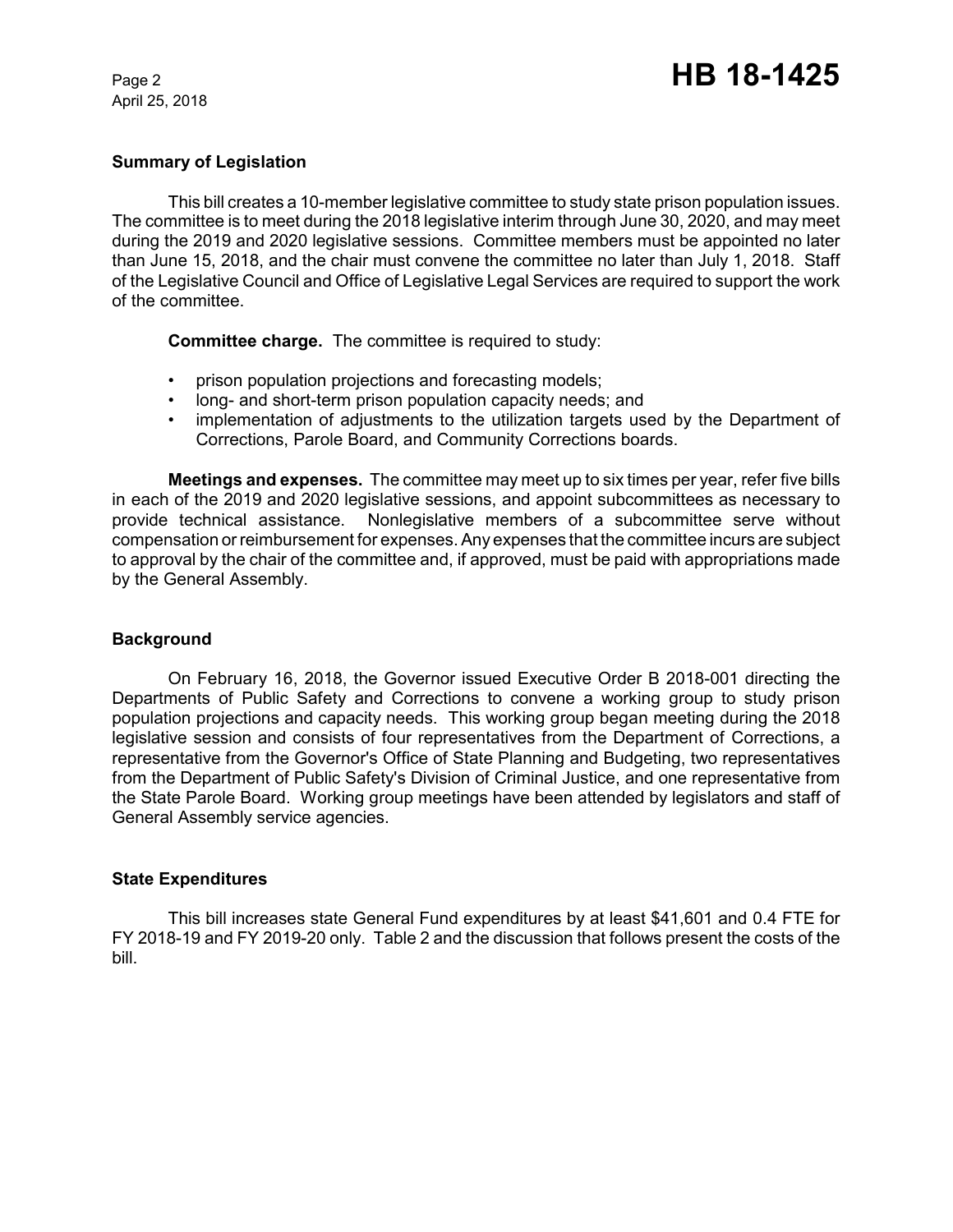**Table 2 Expenditures Under HB 18-1425**

|                               |                   | FY 2018-19 | FY 2019-20 |
|-------------------------------|-------------------|------------|------------|
| <b>Legislative Department</b> |                   |            |            |
| <b>Personal Services</b>      |                   | \$25,911   | \$25,911   |
| Centrally Appropriated Costs* |                   | \$1,986    | \$1,986    |
| Dept (Subtotal)               |                   | \$27,897   | \$27,897   |
| <b>General Assembly</b>       |                   |            |            |
| Per diem                      |                   | \$6,630    | \$6,630    |
| Travel costs                  |                   | \$6,480    | \$6,480    |
| Centrally Appropriated Costs* |                   | \$594      | \$594      |
| Dept (Subtotal)               |                   | \$13,704   | \$13,704   |
|                               | <b>Total Cost</b> | \$41,601   | \$41,601   |
|                               | <b>Total FTE</b>  | 0.4 FTE    | 0.4 FTE    |

 *\* Centrally appropriated costs are not included in the bill's appropriation.*

**Legislative Department.** For FY 2018-19 and FY 2019-20 only, Legislative Council Staff requires 0.3 FTE to staff and provide research and fiscal analyses and the Office of Legislative Legal Services requires 0.1 FTE to provide bill drafting and research for the committee.

**General Assembly.** Legislators receive a per diem rate of \$110.50 per meeting and a daily reimbursement of \$108 for travel costs for meetings at the Capitol. The fiscal note assumes that all ten members will attend six meetings per year and that all meetings will occur during the interim for each year.If the chair approves additional expenses, costs will further increase. Under the bill these expenses are to be paid from existing appropriations by the General Assembly and have not been estimated.

**Centrally appropriated costs.** Pursuant to a Joint Budget Committee policy, certain costs associated with this bill are addressed through the annual budget process and centrally appropriated in the Long Bill or supplemental appropriations bills, rather than in this bill. These costs, which include employee insurance and supplemental employee retirement payments, are estimated to be \$2,580 in FY 2019-20 and \$2,580 in FY 2020-21.

**State agencies.** The Department of Corrections, State Parole Board, and Department of Public Safety will have increased workload to assist the committee with its work. As these agencies are currently performing similar work under an executive order, the fiscal note assumes that any increase in workload as a result of this bill is minimal and does not require additional appropriations for any state agency.

## **Effective Date**

The bill takes effect upon signature of the Governor, or upon becoming law without his signature.